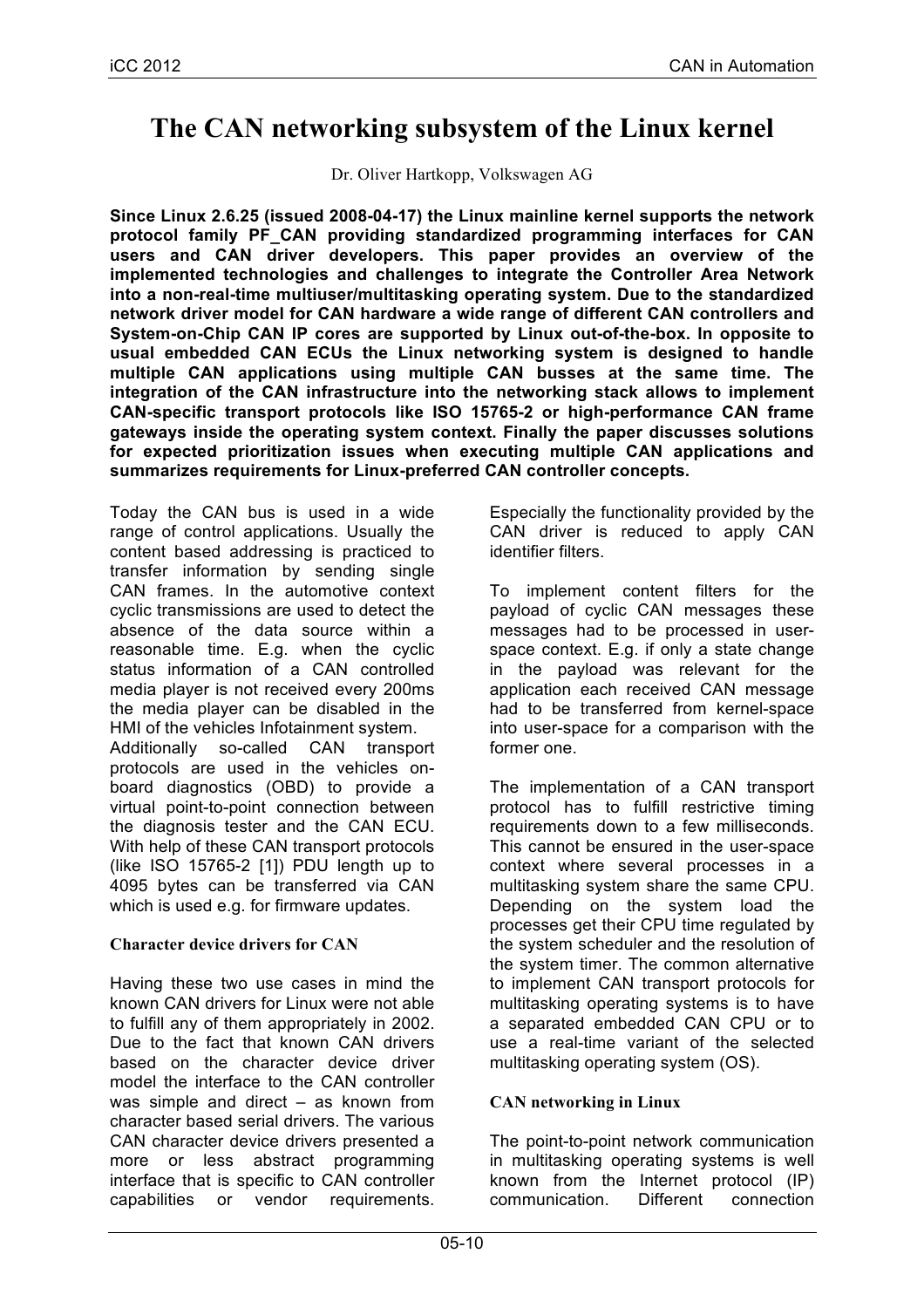oriented and connectionless protocols based on the IP like the TCP and UDP are state of the art in common operating systems. Adapting this internet networking technology to realize the similar requirements of CAN transport protocols leads to an implementation of the CAN access inside the OS network stack.

This approach has several advantages over the formerly described character device driver model:

- Standard programming interfaces for system calls ('network sockets')
- Standard network driver model known from Ethernet drivers
- Established abstraction layers in the network stack
- Communication protocols implemented inside the operating system context
- Multiuser access to the network

The definition of a network device driver interface for the Controller Area Network is the first step to unify the CAN bus access. As known from Ethernet networking the driver abstraction allows the replacement of networking hardware without modifying the user applications like e-mail clients or web browsers. On the other hand the CAN network device definition allows the hardware vendor to focus on the driver development without being in charge to specify and implement user-space programming interfaces and tools.

The direct access to network devices can be performed with a privileged access to the PF PACKET socket interface. But using the PF PACKET protocol family sockets for CAN network devices has some vital drawbacks:

- 1. Privileged access rights are needed (Administrator only)
- 2. No full network transparency for local CAN applications (See [2])
- 3. No efficient traffic filtering based on CAN identifiers
- 4. No integration of CAN specific (transport) protocols

Especially the missing network transparency (point 2) turns out as a knock-out criterion in a multiuser environment, as different CAN applications would have a different view of the existing CAN bus traffic [2].

## **Network protocol family PF\_CAN**

To overcome with the limitations caused by accessing CAN network devices with PF\_PACKET sockets a new protocol family for the Controller Area Network has been created. The integration of this PF CAN protocol family into the Linux network stack can be derived from existing network protocol families like DECnet, Appletalk or AX.25 that also use the Linux networking infrastructure with different networking hardware and protocols.

To establish a separate data path for CAN messages and CAN devices the data buffers and network devices are identified with new type definitions:

- ETH P CAN identifies network data buffers that contain CAN messages
- ARPHRD\_CAN identifies CAN network devices that handles network data buffers marked as ETH\_P\_CAN type

Based in these definitions a new PF\_CAN protocol family implementation can register itself to be responsible for ETH\_P\_CAN marked buffers containing CAN messages.

Together with the PF\_CAN/AF\_CAN value definitions and a new CAN socket address structure the missing link for the socket programming interface for user-space applications is established. From this point the protocol family PF CAN provides a framework that manages the CAN data flow from the user to the CAN network driver and vice versa.

Inside the operating system PF\_CAN offers programming interfaces for various CAN based protocols. Comparable to UDP and TCP being different protocols of the protocol family PF\_INET for internet protocol networking new CAN relevant functionalities can be hosted inside the PF CAN framework. The different CAN protocols can be accessed from userspace applications with different protocol numbers that are functional available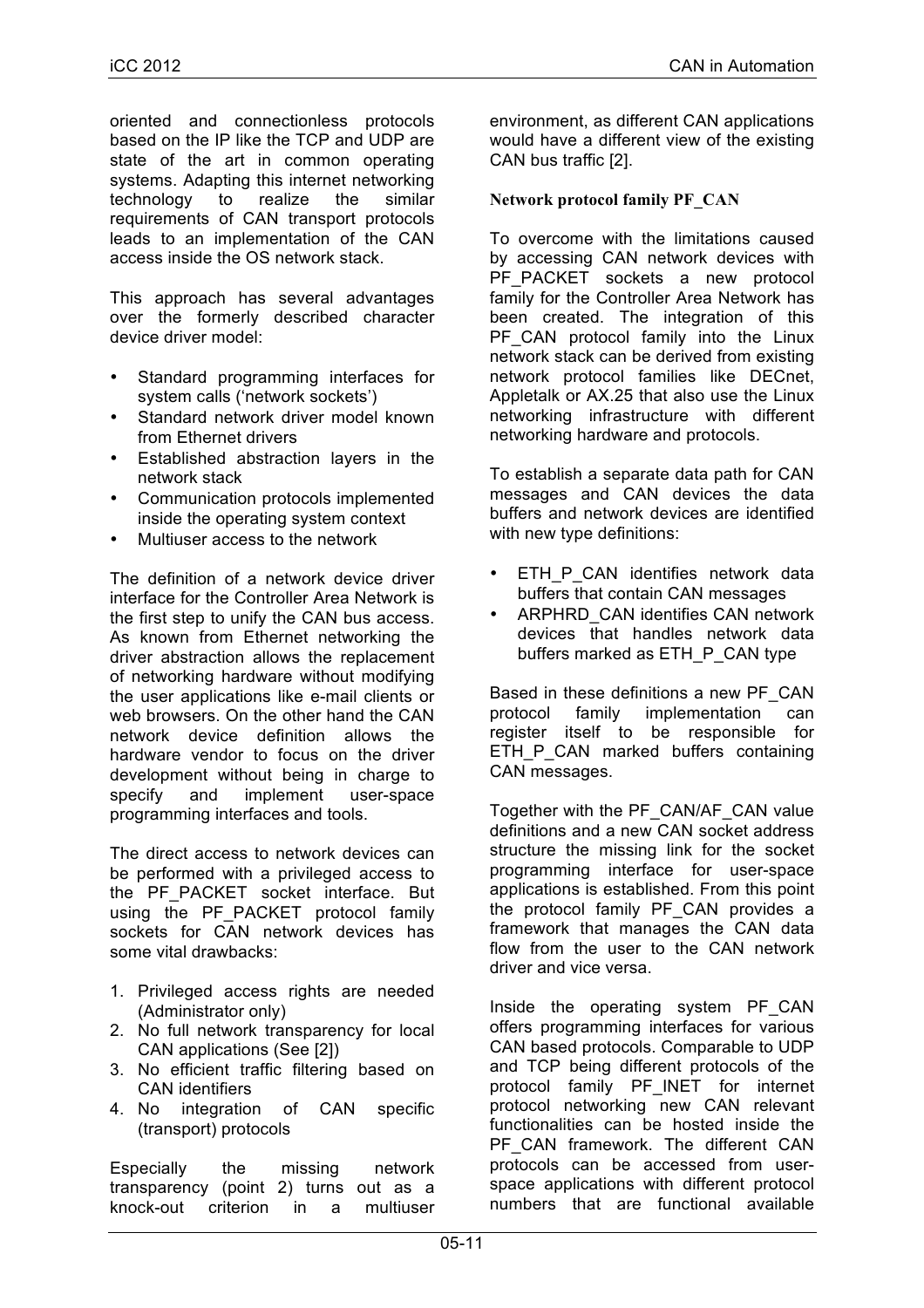when a CAN protocol implementation registers itself at the PF\_CAN framework.

To provide a multiuser access to CAN traffic the PF\_CAN core offers internal functions to CAN protocol implementations to send and receive CAN frames [3]:

## can\_send()

Send a data buffer containing a CAN frame to a CAN device. Performs sanity checks for CAN frames (e.g. dlc) and ensures the local echo functionality.

### can rx register()

Register a callback function that is executed on the reception of a CAN identifier that matches the given mask/value filter.

#### can\_rx\_unregister()

Remove a formerly registered subscription.

Depending on the given mask/value filter different filtersets are used to reduce the CPU consumption when checking the registered subscriptions at runtime. The per-interface created filtersets are checked in a software-interrupt on every CAN frame reception. Due to the described multiuser requirement the CAN drivers intentionally do not support any system wide CAN identifier filters. The performance of the software-interrupt based CAN filters has been evaluated in [4].

# **CAN Protocols in PF\_CAN**

The protocol CAN\_RAW offers a similar programming interface as known from the CAN character device drivers. Analogue to opening a character device file in Linux (e.g. /dev/can0) the CAN application programmer creates a network socket and reads/writes specific data structures representing CAN frames.

Additional to the fact that multiple instances of CAN\_RAW sockets can be created at the same time several different CAN identifier filters can be applied to each created socket separately. Due to the different filters for each CAN\_RAW socket a specific view to the selected CAN

bus traffic can be archived and separately handled by different applications and users on the system.

The CAN RAW sockets identifier filters reference directly to the per-interface filtersets provided by the PF\_CAN framework. The simple callback registration delivers the subscribed CAN frames directly to the requesting socket instance to be read by the user-space CAN application.

In automotive networks the CAN messages are not only used to transfer signal values in the CAN frames payload. Sending CAN frames periodically e.g. every 200ms allows to detect failures of the originating CAN node. This mode of operation has two drawbacks regarding the bus load and the message processing. Even when the reception of CAN traffic is reduced by filters and/or message buffers the CAN frame payload needs to be checked whether the relevant signal has changed.

To reduce the effort for payload content filtering the CAN broadcast manager protocol (CAN\_BCM) has been integrated into PF CAN. The CAN BCM is a programmable content filter and timeout handler for incoming CAN frames and can also manage the sending of cyclic messages in operating system context. Due to the Linux high resolution timers the precise sending of messages is independent from process scheduling. The content filter that checks changes in the 64 bit payload is processed in the software interrupt at CAN frame reception time to ensure that only relevant changes are passed to the CAN application in userspace.

CAN BCM transmission path functions:

- Cyclic transmission of a CAN message using a given interval time
- Redefinition of CAN message content and interval timers at runtime
- Counting of performed intervals with automatic switching to a second interval time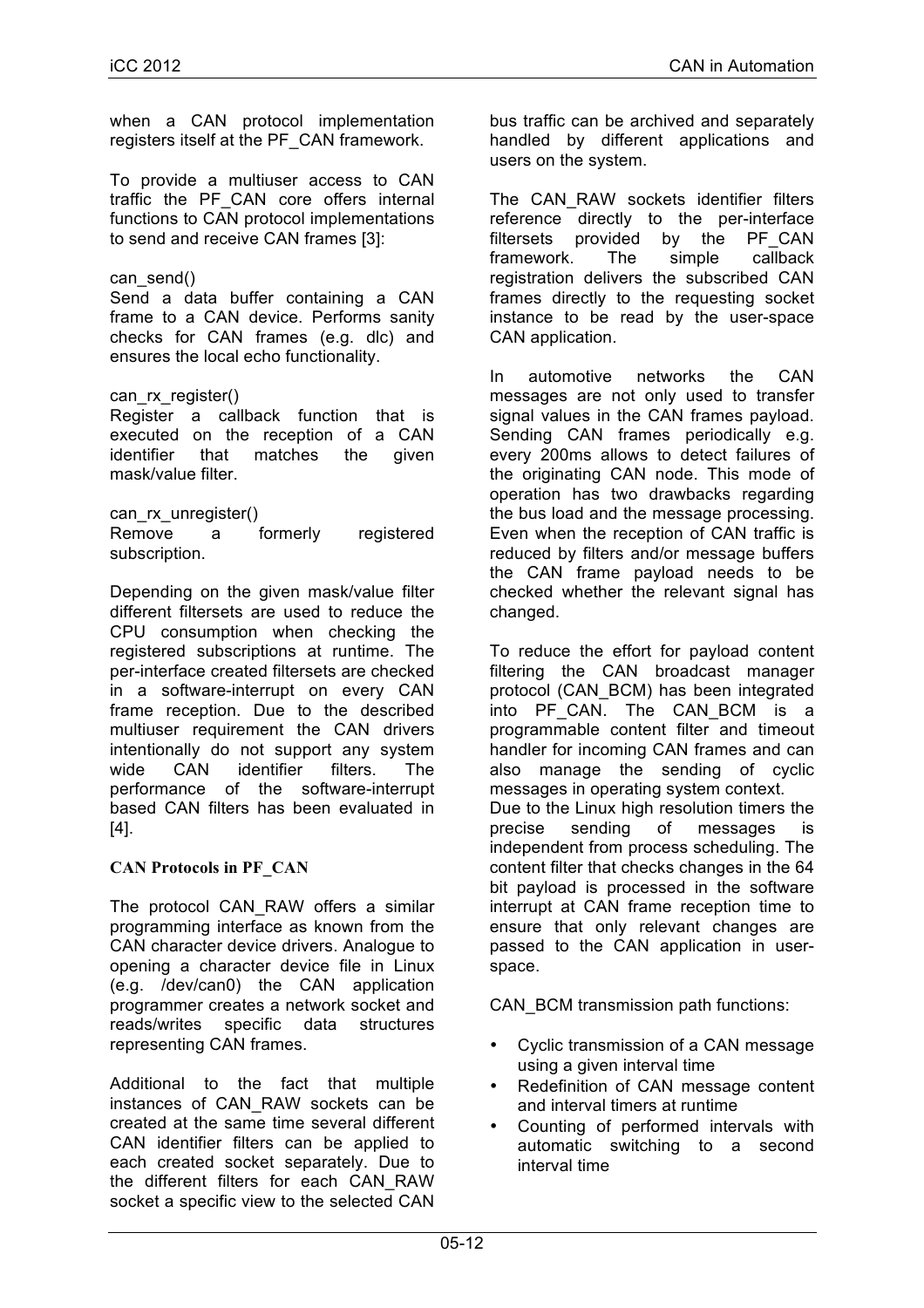- Immediate transmission of changed CAN message content with/without starting the timer interval
- Single transmission of CAN messages

BCM receive path functions:

- Receive filters to check changes in relevant CAN message elements (payload, data length code)
- Receive filters for single CAN identifiers (no content matching)
- Receive filters for multiplex CAN messages (e.g. with indices inside the CAN message payload)
- Receive filters for monitoring the data length code of the CAN message
- Respond to receive transmission request (RTR) CAN messages
- Time-out-monitoring of CAN messages
- Reduction of the update rate for content filter changes messages (throttling)

Depending on the use case payload content filtering and throttling can provide a significant reduction of the system load (see [5] p. 102-103). Additionally the comfortable CAN\_BCM socket programming interface reduces the complexity of the CAN application and supersedes a complex and imprecise timer handling in user-space.

### **CAN transport protocols in OS context**

Known solutions that implement CAN transport protocols use an embedded CAN processor in the CAN hardware interface to ensure the ambitious protocol timing requirements. The availability of Linux high resolution timers for the precise sending of CAN messages lead to the question if these timing requirements of CAN protocols can be handled inside the PF\_CAN framework. A public available implementation [6] of the ISO 15765-2 CAN transport protocol [1] has been evaluated and compared to a commercial diagnosis tool [7]. It turned out that minimum response time of the Linux implementation was at least twice the time and in the worst case ten times longer than with the embedded CAN CPU solution. As the 4ms delay of the worst case scenario was still covered by the specified protocol timeout of 1000ms the PF\_CAN based implementation is conform to ISO 15765-2. Besides the measured overall timing ranges the open source implementation processed the CAN protocol messages two times faster than the embedded solution (average values).

# **CAN frame routing using PF\_CAN**

In internet protocol networking the routing and forwarding of IP traffic through different network devices is common practice. The routing and modifying operations for IP packets are based on IP addressing schemata. As the qualified CAN addressing is based on the CAN identifier and the CAN bus interface the existing routing implementations inside the operating system context are not suitable for the Controller Area Network.

Attempts to route CAN frames efficiently with user-space applications like candump [8] failed through the existing process scheduling which lead to drops and nondeterministic delays depending in the size of the per-socket receive buffer size.

To integrate an efficient CAN message routing in Linux the created CAN gateway (CAN\_GW) makes use of the PF\_CAN filter subscription infrastructure. The registered filters trigger callback functions in the CAN gateway where the received CAN frames can optionally be modified before they are sent to the outgoing CAN interface. The one-hop CAN message forwarding supports the following on-thefly modifications of the CAN frame elements CAN-ID, CAN-DLC, CAN-DATA:

- 1. AND: logical 'and' element with value
- 2. OR: logical 'or' element with value
- 3. XOR: logical 'xor' element with value
- 4. SET: set element to new value

After performing one or more of these optional CAN frame modifications in the described order a potentially corrupted payload data checksum can be built on demand. Additional to a simple XOR checksum calculation for a given data set, three CRC8 profiles can be selected that can calculate a CRC8 value based on an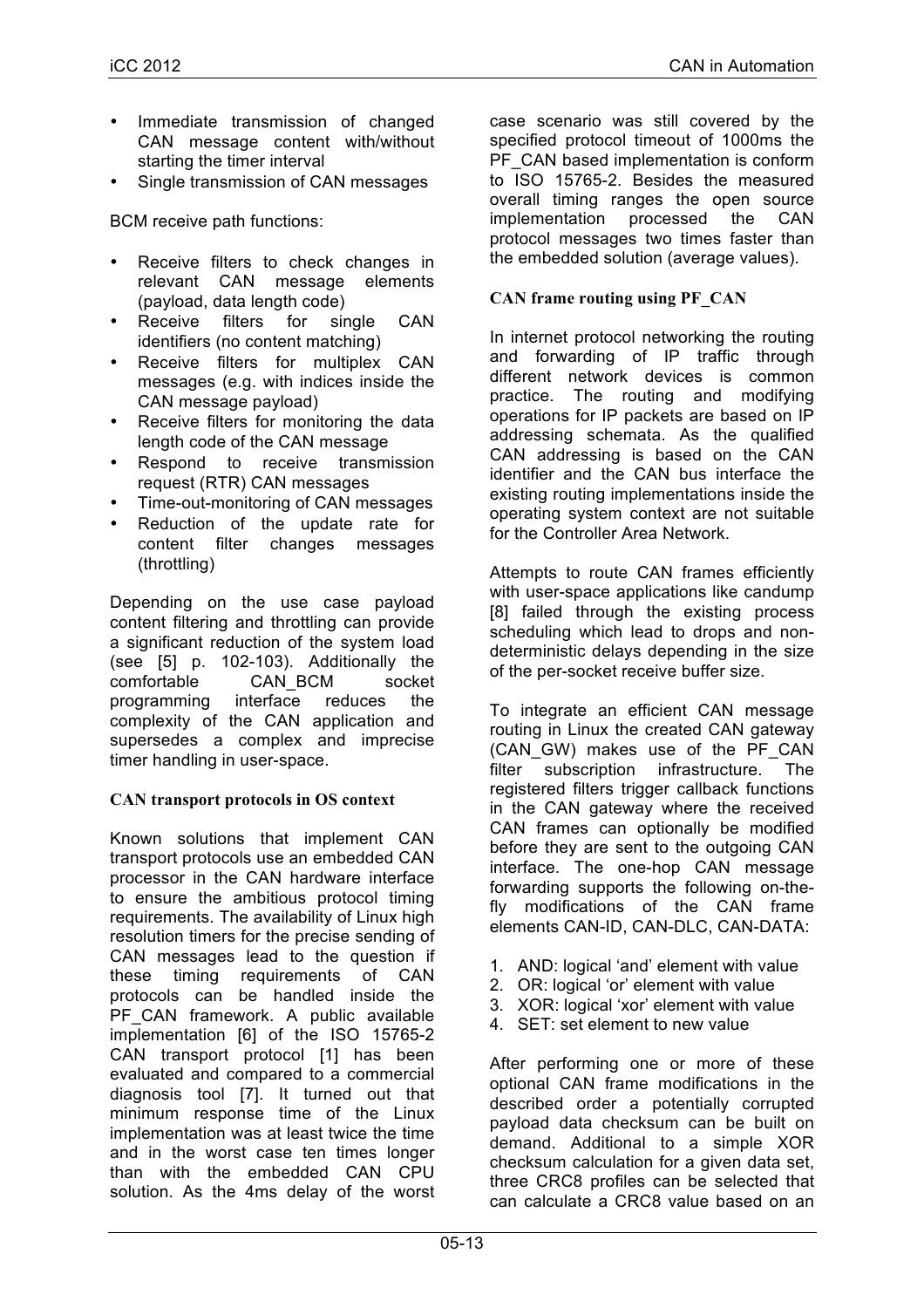individual 256 byte CRC table. With this functionality the CAN gateway is able to create AUTOSAR End-to-End-Library [9] compliant CAN messages on-the-fly even after modification.

The implementation of the CAN gateway is optimized towards performance as the optional modification and checksum calculating operations are executed in the software interrupt context. Detailed performance measurements of CAN\_GW have been made [4]. The CAN gateway implements the Linux routing capability for the protocol family PF\_CAN and supports the netlink configuration interface [10] that is also used for the routing configuration of internet protocol data.

## **CAN frame traffic shaping**

Due to the new multiuser capabilities of the CAN networking implementation in Linux a new challenge to manage the host access to a single CAN bus medium arises. For example a CAN application A sends a status information on CAN-ID 0x123 every 200ms. Application B sends a 4095 byte PDU via ISO 15765-2 without a tx delay requested from the communication partner. This leads to an expected transmission sequence like:

```
deltaT ID data
0.200 0x123 00 00 00 20
0.200 0x123 00 00 00 21
0.200 0x123 00 00 00 22
0.100 0x730 02 03 04 05 06 07 08 09
0.001 0x730 02 03 04 05 06 07 08 09
0.001 0x730 02 03 04 05 06 07 08 09
0.001 0x730 02 03 04 05 06 07 08 09
0.001 0x730 02 03 04 05 06 07 08 09
(… 500 CAN frames later …) 
0.001 0x730 02 03 04 05 06 07 08 09
0.001 0x730 02 03 04 05 06 07 08 09
0.001 0x123 00 00 00 23
0.001 0x123 00 00 00 24
0.001 0x123 00 00 00 25
0.001 0x123 00 00 00 26
0.200 0x123 00 00 00 27
0.200 0x123 00 00 00 28
```
Due to the fact that the ISO 16765-2 protocol pushed more than 500 CAN frames en-bloc into the CAN network device queue the relevant status

information is not send on the CAN bus for the ISO-TP frames transmission time. Depending on the used bitrate the block transfer time the cyclic status information can be inhibited which leads to inconsistencies and timeout errors in the data sink.

The described data flow effect is a known problem in internet protocol networking too. To be able to browse the web in a smooth way while having peer-to-peer data communication the traffic can be controlled depending on its content. This so-called 'traffic shaping' for peer-to-peer connections is part of a traffic control framework inside the Linux networking. The various traffic control capabilities to prioritize, throttle or drop packets are designed to handle internet protocol traffic and are not aware of Controller Area Network identifiers. Therefore the classifiers to sort and separate packets into network queues have been extended with a new CAN classifier implementation.

This CAN classifier support enables the usage of the entire traffic control (TC) capabilities of the Linux networking subsystem [11] although not every queueing discipline is suitable for CAN use cases. The traffic control configuration requires administrative access rights which concentrate the host configuration to a single point. This allows setting up the local CAN node fulfilling the requirements of the different CAN applications and the other CAN bus participants.

This setup can be used to solve the initial example with the modified 'tc' tool [12]:

# create a can0 prio traffic control handle \$ tc qdisc add dev can0 root handle 1: prio

# sort CAN-ID 0x123 to a separate queue \$ tc filter add dev can0 parent 1:0 prio 1 \ can sffid 0x123 flowid 1:1

# sort CAN-ID 0x124 to a separate queue \$ tc filter add dev can0 parent 1:0 prio 2  $\backslash$ can sffid 0x124 flowid 1:2

# catch the rest into the default class \$ tc filter add dev can0 parent 1:0 prio 3 \ can sffid 0x0:0x0 flowid 1:3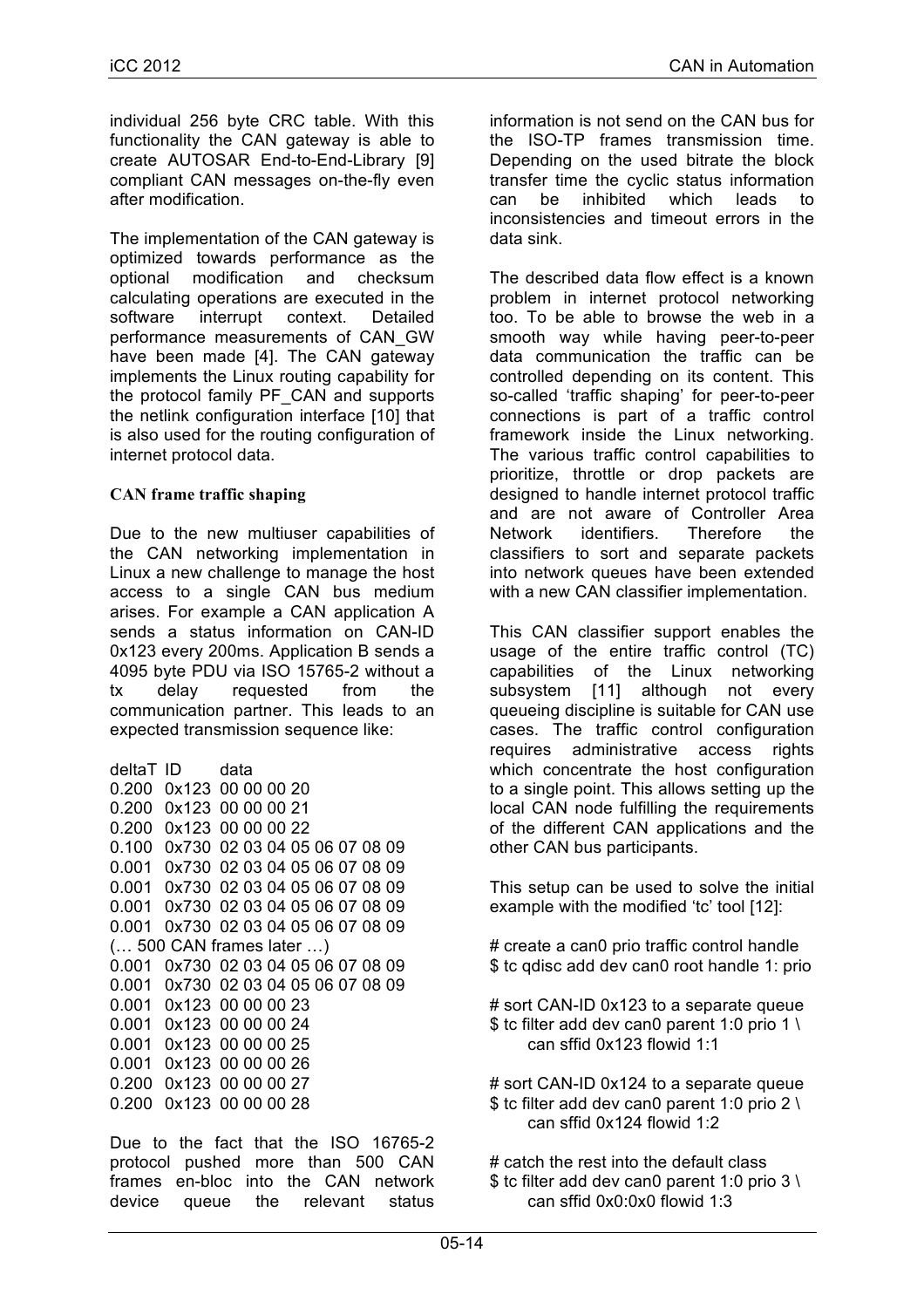When the CAN identifier 0x123 is to be sent, the CAN frame is sorted into the prio 1 queue. The frames in the prio 3 queue are sent to the CAN bus when the higher priority queues are empty.

An alternative utilization for traffic control can be the throttling of outgoing traffic with a token bucket filter. This can be used to slow down the traffic on a local virtual CAN interface to have a realistic throughput like 125 kbit/s even without real CAN hardware. Usually the runtime created virtual CAN network devices are not limited in bandwidth like the loopback device for local internet protocol traffic.

Multiuser requirements obviously need to be solved on the host differently than in known embedded systems which has an impact on the CAN network driver implementation. Most CAN controllers provide a set of several transmit objects that can be accessed via different memory registers. Based e.g. on the CAN identifiers stored in the transmit objects an 'intelligent' CAN controller is able to decide which object to transmit first. To be able to specify the sequence of sent CAN messages with queueing disciplines the CAN controller has be configured in a simple FIFO mode. Therefore only one transmit object is used in the Linux CAN network drivers even when the CAN controller itself provides more than one transmit object. To ensure the maximum CAN throughput so-called shadow registers are used if available. Shadow registers allow writing the next CAN message into the CAN controller while the current transmission is in progress.

The CAN classifier for Linux queueing disciplines is currently evaluated with a prototypic implementation [13]. Analogue to the CAN gateway this traffic control approach has the potential to become part of the Linux mainline kernel.

### **Summary**

The Linux subsystem for the Controller Area Network standardized the programming interfaces for CAN driver programmers and CAN application programmers. In comparison to a

programming interface with a character device driver model, the chosen approach allows to implement various CAN specific communication protocols inside the operating system as well as the reuse of established and powerful networking techniques like network traffic control. The clear and simple network device driver interface known from Ethernet drivers leads to an easy exchangeability of CAN hardware without changing the existing applications. The Open Source development process in the Linux kernel enables the contribution of new CAN drivers and CAN based protocols for everyone in an open community and is independent from single vendors.

For novice CAN application developers there is no break in the programming philosophy known from other networking technologies and the stable socket programming interface promises a protection of investment. Especially CAN drivers that found their way into the Linux mainline kernel are continuously maintained and fixed in a community process so that they stay operational for all upcoming Linux kernel versions.

Linux targets a wide range of embedded systems and control applications. With the introduced network protocol family PF CAN the Controller Area Network is supported in the Linux operating system like any other communication network and embedded serial bus system out-of-thebox.

### References

- [1] "ISO 15765-2: Road vehicles Diagnostics on Controller Area Networks (CAN) - Part 2: Network layer services," Geneva, Switzerland, 2004.
- [2] "CAN documentation Linux Cross Reference," 2011. [Online]. Available: http://lxr.linux.no/#linux+v3.0/Docume ntation/networking/can.txt#L175. [Accessed 12 12 2011].
- [3] "CAN core.h Linux Cross Reference," [Online]. Available: http://lxr.linux.no/#linux+v3.0/include/li nux/can/core.h#L44. [Accessed 12 12